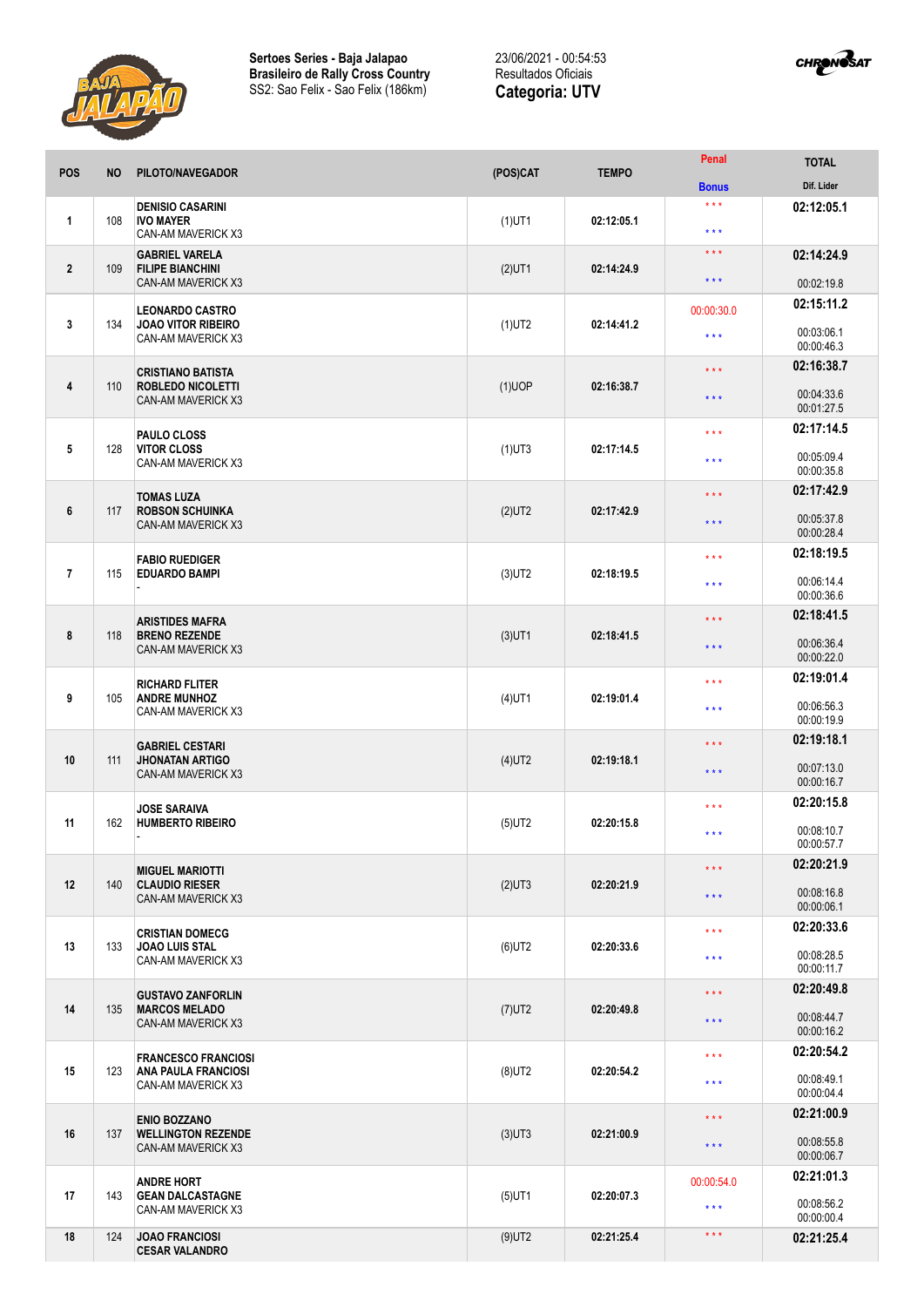|    |     | CAN-AM MAVERICK X3                                                            |            |            | $***$                   | 00:09:20.3<br>00:00:24.1 |
|----|-----|-------------------------------------------------------------------------------|------------|------------|-------------------------|--------------------------|
| 19 |     | <b>CHRISTIAN KLAWA</b><br><b>JOSE RICARDO DE CASTRO</b><br>CAN-AM MAVERICK X3 | $(10)$ UT2 | 02:21:37.3 | $***$                   | 02:21:37.3               |
|    | 144 |                                                                               |            |            | $***$                   | 00:09:32.2<br>00:00:11.9 |
| 20 | 126 | <b>OTAVIO LEITE</b><br><b>WLADIMIR GRUNENBERG</b><br>CAN-AM MAVERICK X3       | $(11)$ UT2 | 02:21:42.5 | $***$                   | 02:21:42.5               |
|    |     |                                                                               |            |            | $***$                   | 00:09:37.4<br>00:00:05.2 |
|    | 104 | <b>REINALDO VARELA</b><br><b>GUNNAR DUMS</b><br>CAN-AM MAVERICK X3            | (2)UOP     | 02:23:17.8 | $\star$ $\star$ $\star$ | 02:23:17.8               |
| 21 |     |                                                                               |            |            | $***$                   | 00:11:12.7<br>00:01:35.3 |
|    | 147 | <b>MARCELO MURAD</b><br><b>FLAVIO FRANCA</b><br>CAN-AM MAVERICK X3            | $(4)$ UT3  | 02:24:03.8 | $\star$ $\star$ $\star$ | 02:24:03.8               |
| 22 |     |                                                                               |            |            | $***$                   | 00:11:58.7<br>00:00:46.0 |
|    |     | <b>EUCLIDES BENVENUTI</b>                                                     |            | 02:25:00.7 | $***$                   | 02:25:00.7               |
| 23 | 145 | <b>HENRY RITTER</b>                                                           | $(1)$ UOV  |            | $***$                   | 00:12:55.6<br>00:00:56.9 |
| 24 | 139 | <b>LELIO VIEIRA CARNEIRO</b><br><b>WEBERTH MOREIRA</b><br>CAN-AM MAVERICK X3  | $(5)$ UT3  | 02:25:18.8 | $***$                   | 02:25:18.8               |
|    |     |                                                                               |            |            | $***$                   | 00:13:13.7<br>00:00:18.1 |
| 25 | 160 | <b>SYLVIO MARTINS</b><br><b>RAFAEL CAPOANI</b><br>CAN-AM MAVERICK X3          | $(6)$ UT1  | 02:25:20.6 | $***$                   | 02:25:20.6               |
|    |     |                                                                               |            |            | $***$                   | 00:13:15.5<br>00:00:01.8 |
| 26 | 131 | <b>ALLAN CESTARI</b><br><b>WEIDNER MOREIRA</b><br>CAN-AM MAVERICK X3          | $(3)$ UOP  | 02:24:22.5 | 00:01:24.0              | 02:25:46.5               |
|    |     |                                                                               |            |            | $\star$ $\star$ $\star$ | 00:13:41.4<br>00:00:25.9 |
| 27 | 164 | <b>HERON FRANCIOSI</b><br><b>IRADI BIASUZ</b><br>CAN-AM MAVERICK X3           | $(6)$ UT3  | 02:26:37.9 | $***$                   | 02:26:37.9               |
|    |     |                                                                               |            |            | $***$                   | 00:14:32.8<br>00:00:51.4 |
|    | 142 | <b>DANIEL LOPES RIBEIRO</b><br><b>MARCELO CARESTIATO</b>                      | $(2)$ UOV  | 02:27:29.6 | $\star$ $\star$ $\star$ | 02:27:29.6               |
| 28 |     |                                                                               |            |            | $***$                   | 00:15:24.5<br>00:00:51.7 |
|    |     | <b>MATHEUS GERMINIANI</b>                                                     |            | 02:27:38.6 | $***$                   | 02:27:38.6               |
| 29 | 129 | <b>JOAO SCHNORNBERGER</b><br>CAN-AM MAVERICK X3                               | $(7)$ UT3  |            | $\star$ $\star$ $\star$ | 00:15:33.5<br>00:00:09.0 |
|    |     | <b>DENISIO DO NASCIMENTO</b>                                                  |            | 02:28:16.4 | $\star$ $\star$ $\star$ | 02:28:16.4               |
| 30 | 102 | <b>IDALI BOSSE</b><br>CAN-AM MAVERICK X3                                      | $(7)$ UT1  |            | $\star$ $\star$ $\star$ | 00:16:11.3<br>00:00:37.8 |
|    |     | <b>LEANDRO TORRES</b>                                                         |            | 02:27:53.5 | 00:01:00.0              | 02:28:53.5               |
| 31 | 127 | <b>JOAO ARENA</b><br>POLARIS XP 1000 TURBO S                                  | $(4)$ UOP  |            | $\star$ $\star$ $\star$ | 00:16:48.4<br>00:00:37.1 |
|    |     | <b>MARCOS FINATO</b>                                                          |            |            | 00:01:48.0              | 02:29:41.9               |
| 32 | 150 | <b>GUILHERME HOLANDA</b><br>CAN-AM MAVERICK X3                                | $(3)$ UOV  | 02:27:53.9 | $\star$ $\star$ $\star$ | 00:17:36.8<br>00:00:48.4 |
|    | 148 | PEDRO HENRIQUE TEIXEIRA<br>PAULO HENRIQUE SOUZA<br>CAN-AM MAVERICK X3         | $(8)$ UT3  | 02:32:53.1 | $\star$ $\star$ $\star$ | 02:32:53.1               |
| 33 |     |                                                                               |            |            | $\star$ $\star$ $\star$ | 00:20:48.0<br>00:03:11.2 |
|    | 106 | <b>ROBERTO KELLER</b><br><b>FLAVIO BISI</b><br>CAN-AM MAVERICK X3             | $(12)$ UT2 | 02:33:34.3 | $\star$ $\star$ $\star$ | 02:33:34.3               |
| 34 |     |                                                                               |            |            | $\star$ $\star$ $\star$ | 00:21:29.2<br>00:00:41.2 |
|    | 132 | <b>VINICIUS CASTRO</b><br><b>ADELMO LINS</b><br>CAN-AM MAVERICK X3            | $(13)$ UT2 | 02:34:20.4 | $\star$ $\star$ $\star$ | 02:34:20.4               |
| 35 |     |                                                                               |            |            | $***$                   | 00:22:15.3<br>00:00:46.1 |
|    | 158 | <b>HELDER SANCHES</b><br><b>MARCOS MIOTTO</b>                                 | $(4)$ UOV  | 02:35:42.2 | $\star$ $\star$ $\star$ | 02:35:42.2               |
| 36 |     |                                                                               |            |            | $\star$ $\star$ $\star$ | 00:23:37.1<br>00:01:21.8 |
| 37 | 153 | PEDRO MAC DOWELL<br><b>CAIO SPOLIDORIO</b><br>CAN-AM MAVERICK X3              | $(9)$ UT3  | 02:42:34.1 | 00:01:39.0              | 02:44:13.1               |
|    |     |                                                                               |            |            | $\star$ $\star$ $\star$ | 00:32:08.0               |